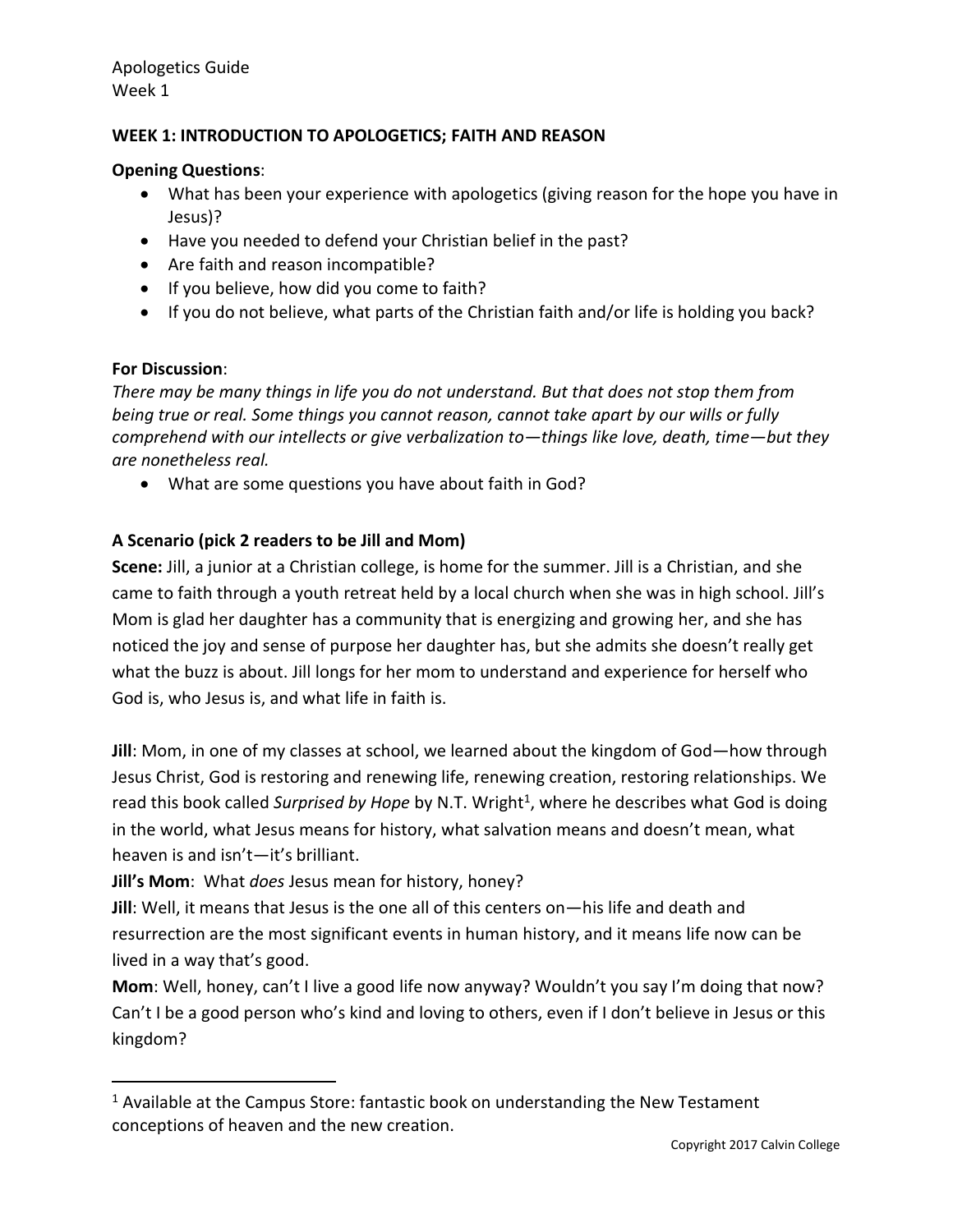**J:** Yes, mom, you can—you can be a good person, but being a Christian isn't first about being a good person.

**Mom:** It's not?

**Jill:** Well, no—yes—no, not first. It's about faith in Jesus, first.

**Mom:** You're losing me, honey….

Can anyone relate? Have you tried explaining your faith to someone who doesn't share it?

When you try to give reason for the hope that you have, $2$  you are using apologetics.

## **What is "apologetics?" And why are we spending time studying it as a community?**

Christian apologetics is when a Christian gives reason for the hope that is within her. For those who believe, Christian apologetics grows us in our faith, and it draws others *to* faith.<sup>3</sup> You join in the ancient and rich tradition 2000 years strong of Christians articulating and making sense of their faith. You do not have to figure out the answers all alone; there are mothers and fathers in the faith who have gone ahead of us and have good insights to teach us.

You cannot argue someone into faith or into the kingdom of God (only the Father can draw people by the Spirit to faith in Jesus Christ),<sup>4</sup> but God can use believers who give reason for their faith to draw others to it. A good way to go about doing this is:

"Apologists should (1) listen to and try to understand those with concerns about Christianity, (2) seek common ground with those with whom they disagree, (3) be open to the possibility that the reasons they give for their faith are in need of improvement, and 4) put alternative positions against which they argue in the best possible light."<sup>5</sup>

Apologetics is the discipline and practice of Christians thinking through and giving reason for why they have faith, for the sake of drawing others to faith. Apologetics is a particular way of

<sup>2</sup> 1 Peter 3:15

<sup>3</sup>Department of Apologetics, hbu.edu

<sup>4</sup> John 6:44

<sup>5</sup> James E. Taylor, *Christian Apologetics: Cultivating Christian Commitment*, 24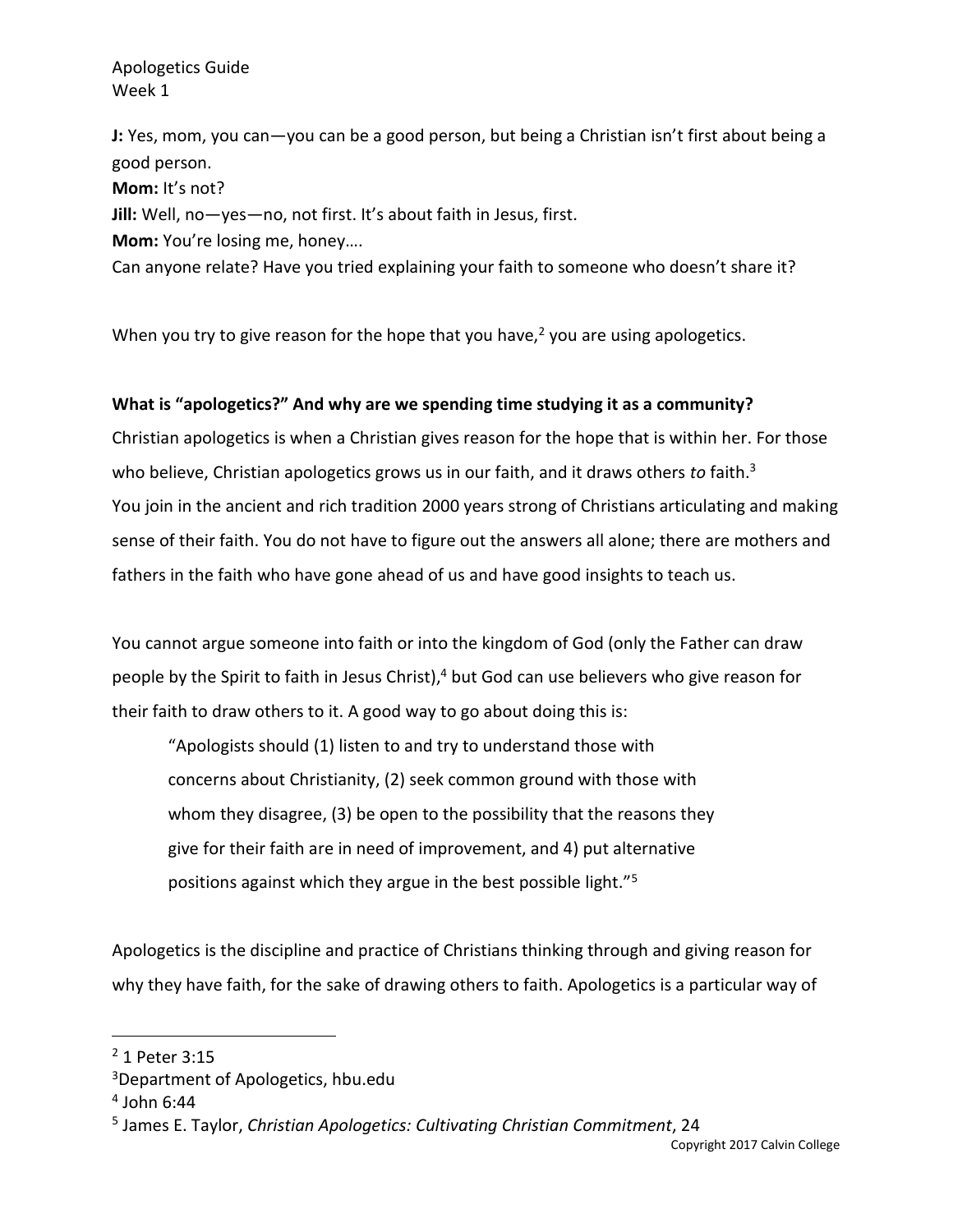loving God with our minds.<sup>6</sup> Apologetics is also a way that we bear witness. If you are using apologetics well, that means you are cultivating excellent relationships, as well as excellent knowledge in doctrine—the two go hand-in-hand.<sup>7</sup> It is hard to speak to someone about your faith with any credibility if you do not have a good relationship with them.<sup>8</sup> Trusting a Christian is the first threshold someone who does not believe needs to meet before conversations about Jesus can begin.<sup>9</sup>

If you are a believer, the study of apologetics helps you think through and be able to articulate why you believe, why you are a Christian. That is what we hope to do with this study—to give you tools to be able to articulate your faith.

If you are not a believer, apologetics is a means to understanding why Christians believe as we do. We hope this study will also give you tools to explore this faith and why Christians believe.

#### **Why does this matter?**

As Christians, we believe that Jesus Christ is the Son of God, that God is reconciling all things to God's self through Christ. That means the brokenness in the world—the Syrian civil war, millions of refugees being displaced, institutional racism, environmental crises, broken relationships, environmental degradation, wounded bodies and souls—all of these things will find their answer, their restoration in Christ; in the kingdom of God that will come in its fullness when Jesus returns.

The God of creation seeks you, has made a way for relationship with you. We are made for relationship with one another, and for relationship with God. "Relationships are really exciting. And the most exciting relationship of all is with God."<sup>10</sup> God loves you, wherever you find yourself on the belief spectrum. God loves your family member and friend who does not yet believe—and God desires that your loved one come to know God through Jesus Christ. You

<sup>6</sup> Luke 10:27; Mark 12:30

<sup>7</sup> "Meet the Women Apologists," *Christianity Today*.

<sup>8</sup> Don Everts and Doug Schaupp, *I Once Was Lost*, 29-48.

<sup>9</sup> Everts & Schaupp, *I Once Was Lost*, 29-30.

<sup>&</sup>lt;sup>10</sup> Nicky Gumbel, Alpha Course, Week 4,

[https://www.youtube.com/watch?v=ae2e8Qedw5c&t=449s.](https://www.youtube.com/watch?v=ae2e8Qedw5c&t=449s)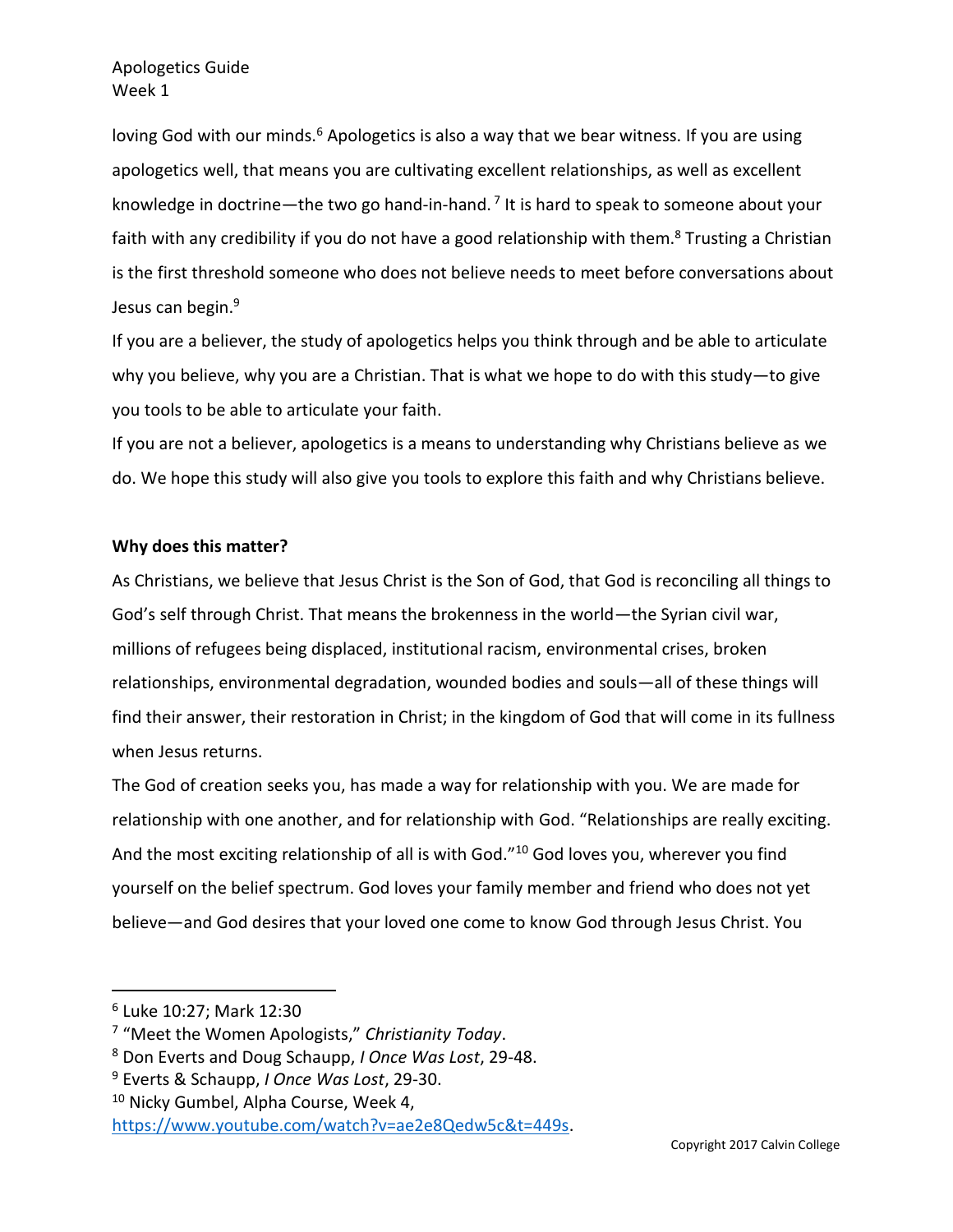never have to worry that God does not care if you do not yet know  $God<sup>11</sup>$  you are made in the image of God, you are already beloved.<sup>12</sup>

This faith that Christians hold to, if it is true, it is the most magnificent thing, and it needs to be shared. We believe it is true. That is why it is important to study apologetics and think through what we believe—so we can articulate it to others, so those who do not believe can hear.

#### **Faith and Reason**

#### **Questions:**

- Are faith and reason incompatible?
- Does having faith necessitate giving up reason? Can one have faith and be reasonable?
- **Faith** is when you are convinced of something emotionally, intellectually, volitionally with our whole selves. For Christians, the object of faith is God and what God has revealed in Scripture.<sup>13</sup>
- **Reason** is seeking to understand, discover, or prove a proposition or reality with our minds, our intellects.<sup>14</sup>

### So, are faith and reason incompatible?

No, they are not, thankfully. Our capacity to think deeply and critically about all manner of things in life, including our faith in God and belief in Jesus Christ is a gift of God. Our minds and our intellects are a gift. We are commanded to love God also with our minds. <sup>15</sup>We can love God with our minds by thinking deeply about our faith, and our faith can be strengthened by this practice.<sup>16</sup>

 $11$  1 Timothy 2:3-6.

<sup>12</sup> Genesis 1:27, 31;

<sup>13</sup> Kreeft & Tacelli, *Handbook*, 29-30.

<sup>14</sup> Kreeft & Tacelli, *Handbook*, 32.

<sup>15</sup> Mark 12:30

 $16$ Taylor, 12.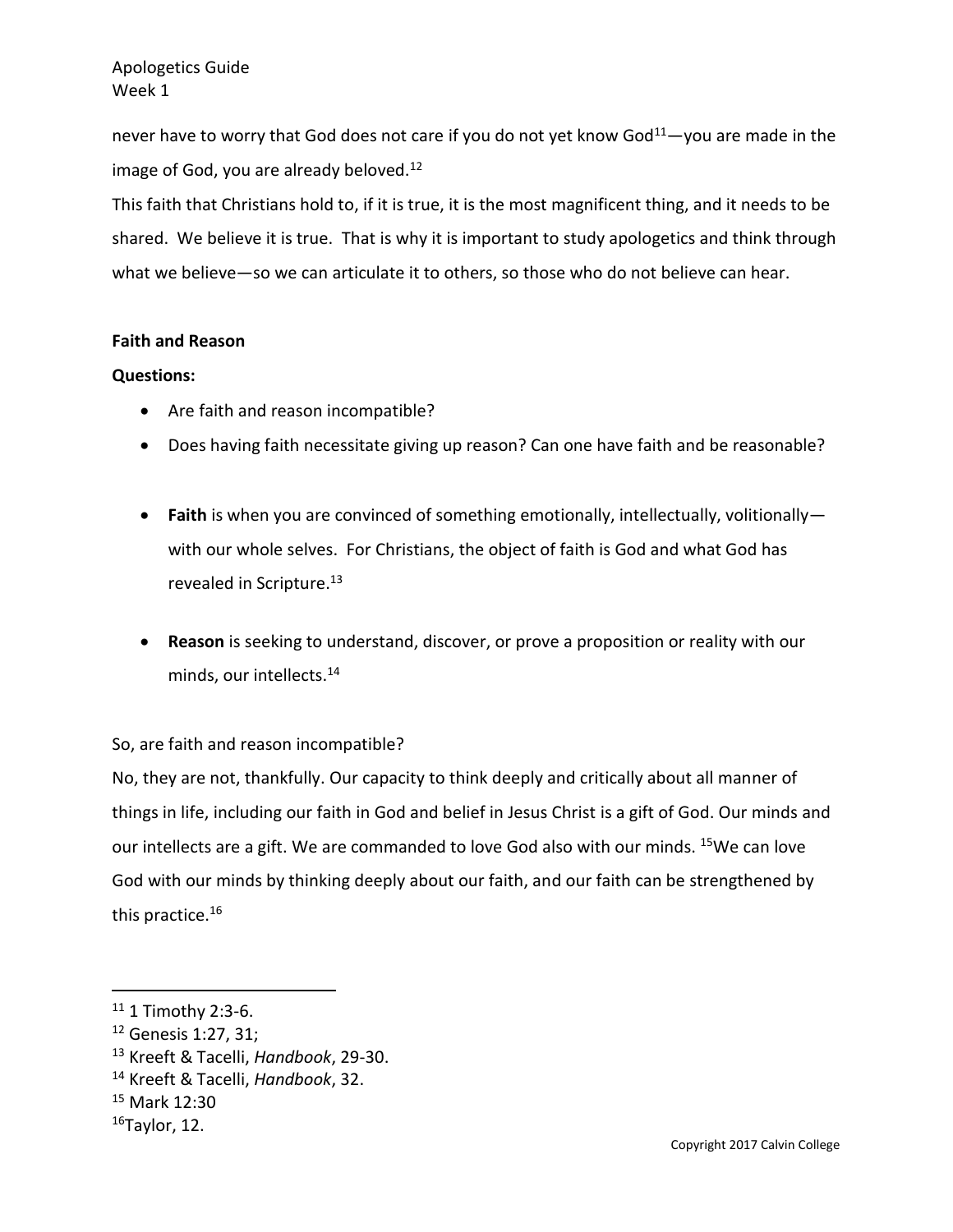In western society since the Enlightenment, an emphasis on reason has taken hold of the western imagination, such that reason has become 'king' and if you cannot reason something, it is thought of as unreasonable, incoherent. The sentiment that *If you cannot reason or verbalize it, it must not be real or true*—is the air that we breathe, whether we acknowledge it or not. Hence, if you cannot understand something about your faith, it might then cause a faith crisis.

Here is an alternate proposition: there are and will be many things in life you do not understand, but that does not stop them from being true or real. Some things you cannot reason, cannot take apart by our wills or fully comprehend with our intellects—things like love, death, time—but they are nonetheless real.

Similarly, God and faith in God—are true and real, though you may not always understand God or faith or be able to reason them. This does not mean you should stop trying to understand God or faith, but it does mean realizing that *you may not always* understand. Likewise, if one stops believing (perhaps because one does not understand), one's unbelief does not change the "realness" of the object; one's subjective disbelief doesn't change the objective reality of God (yes, that in itself is a claim needing evidence, but the claim that God is *not* an objective reality *also* needs evidence).

The point is—faith is a mystery. It is a gift of God by the Holy Spirit. God reveals himself to us through Scripture and the Spirit impressing it upon our hearts and minds that it is true. Yet, we do not know all there is to know of God. There is mystery in faith.

#### **Faith Seeking Understanding: A way to think about apologetics**

The theologians St. Augustine (4-5<sup>th</sup> cent.) and Anselm of Canterbury (11-12<sup>th</sup> cent.) have both expressed the relationship between faith and reason as "faith seeking understanding," or "I believe in order to understand." Faith informs the reasoning, and reasoning informs the belief. We must take care not to overemphasize faith or reason against one another. To reason without faith can lead to misunderstanding the mysterious nature of faith when the limitations of reason are reached. And yet, to insist on faith without allowing for reason can lead to crises of faith when you come upon honest intellectual questions of the Christian faith. So, it is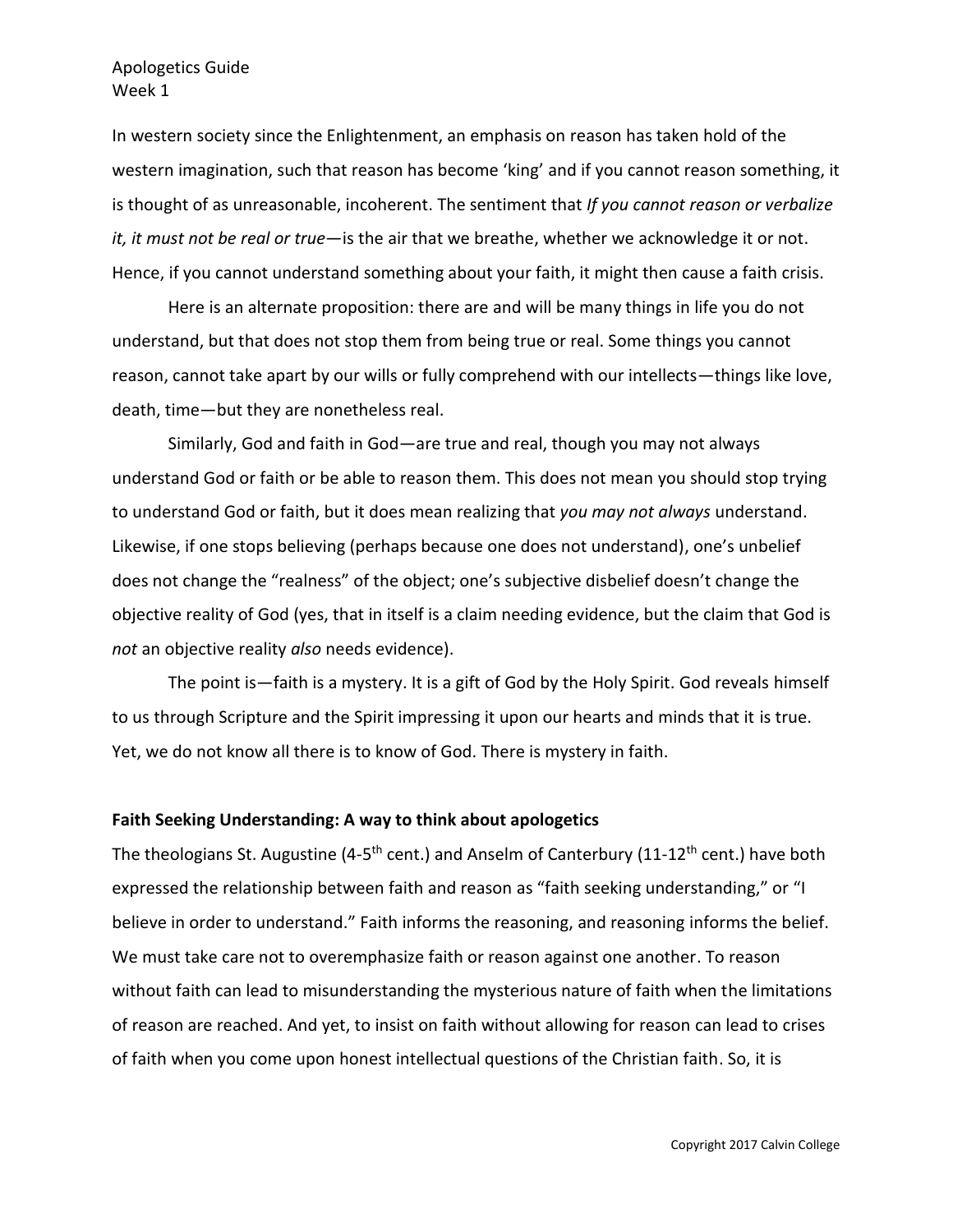important to hold faith and reason together, understanding that *we believe in order to understand*, and that we understand more as we believe—"faith seeking understanding." <sup>17</sup>

#### **Humans are believing creatures:**

Human beings all put their faith in something. If you profess faith in Jesus Christ as the Son of God, and God as triune, then you have put your faith in the triune God. If you profess *not* to believe in God, then you are sure of your belief that God does not exist—that is also faith. <sup>18</sup> Human beings are believing creatures. John Calvin called it the *seed of religion* in all of us, that we are implanted with a "seed" that makes us aware of and seek after God.<sup>19</sup> Human beings are faith-seeking creatures and reasoning creatures.

In conclusion: faith in Christ is life-changing and world-changing, hence it is important to talk about faith; faith seeking understanding is a posture we can take; and it is possible to have Christian faith and to be reasonable.

### **Concluding Question:**

What are some questions you have about your own faith?

 $17$  Taylor 12.

<sup>18</sup> Refer to Timothy Keller's *The Reason for God*, esp. *Introduction* for understanding faith and reason.

<sup>19</sup> John Calvin, *Institutes of the Christian Religion*, Book I, ch. 4.